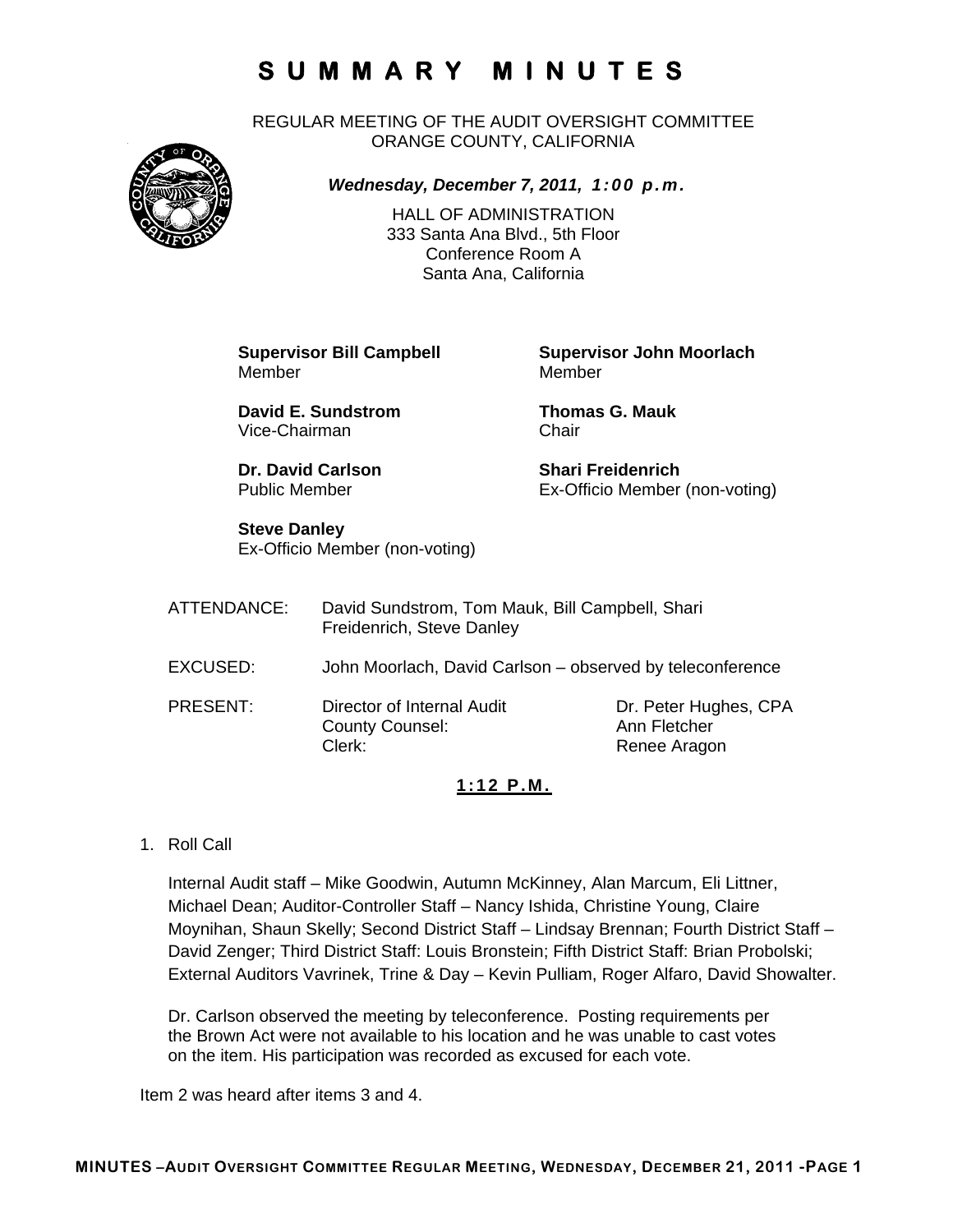2. Approve Audit Oversight Committee regular meeting minutes of September 21, 2011 Moved-Sundstrom, Second-Campbell, Yes-Mauk, Excused-Moorlach, Excused-Carlson **Approved as Recommended** 

#### 3. Receive Internal Auditor's Annual Report for Fiscal Year Ending 06/30/11 **Received discussion, no direction to staff**

The report presented was a summary of internal audit activity for the year ended June 30, 2011. Dr. Hughes stated Internal Audit had presence in most of 22 County departments in varied capacities. He stated the notable audit for the year was Community Facilities Districts report. Tom Mauk complimented the annual report and accomplishments. Mr. Sundstrom complimented Dr. Hughes for being appointed to the AICPA National Government Performance and Accountability Committee (GPAC). Mr. Sundstrom stated the Internal Audit IT involvement was greatly appreciated. Dr. Dave Carlson also complimented the Internal Audit Department for its successes.

Member Bill Campbell arrived at 1:20pm

4. Discuss AOC Charter Schedule of Compliance and direct staff **Received discussion, no direction to staff.** 

Dr. Hughes stated there were many tasks associated with the new charter. He discussed tracking the fulfillment of the new AOC charter would be beneficial to the AOC to ensure compliance. He noted the item hand-out was the first attempt for discussion purposes.

Mr. Mauk stated it appeared as a menu of action items over time and some were ongoing activities while others had specific target dates. The CEO and Internal Audit would collaborate on the report for item 5.2.

Dr. Hughes clarified the reporting information would be provided on a Fiscal Year time period as the AOC was not specific on reporting periods required. He said some specificity would be needed to show compliance for items such as on page 4, item 6.1.7. Responsibilities and Duties of Comprehensive Framework of Internal Controls. It required that the AOC would discuss the item and consider factors included in a), b), c), and so on. Internal Audit sought clarity on what reports or audits presented to AOC would satisfy these steps. Additionally on page 5 item 7.1 Accountability, Dr. Hughes stated Internal Audit was evaluating what reports presented to the AOC would satisfy that step. Internal Audit would be looking for something concrete that the AOC could site as their basis of conclusions in meeting those requirements.

Mr. Sundstrom referenced item 7.1.b that the AOC should have reviewed the representation letter prior to issuance of the CAFR. He said it should be presented during the  $2^{nd}$  quarter in the future. It was agreed, the Clerk would contact Auditor-Controller's Office to coordinate with the External Auditors to acquire a draft representation letter if necessary. Mr. Pulliam stated it was agreeable to provide a draft representation letter for the AOC during the second quarter and if something should change, they would bring those issues back to the AOC for further discussion.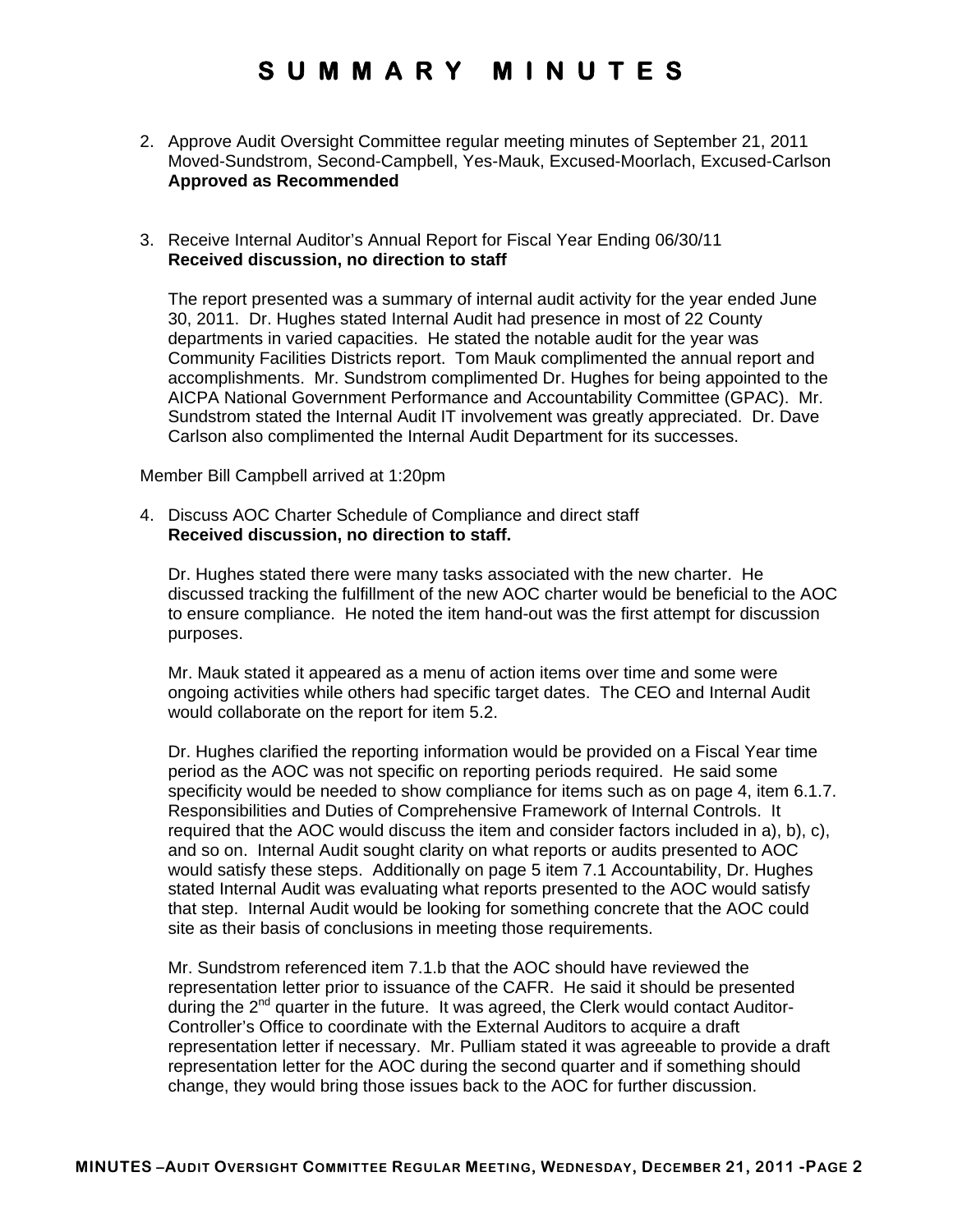Dr. Hughes sought clarification on item 7.1.c.2. Specifically, document any significant concerns the AOC may have in relation to risk management controls and accountability processes. Mr. Sundstrom stated if there were any concerns raised, they would be detailed in the minutes. The minutes would provide documentation of concerns expressed. Dr. Hughes stated the minutes would be referenced in the letter to the Chair. Mr. Sundstrom referenced a meeting during 2011 where AOC Member Dr. Carlson raised concern over JWA airport construction project as a good example.

Mr. Steve Danley asked for clarification on page 1, item 6.1.1, values and ethics. Mr. Sundstrom suggested consideration of an annual ethics statement by the Board or possibly language would be in the County mission statement. Dr. Hughes also said the Chair sends out an annual compliance with EEO policy each year to department heads. Mr. Sundstrom agreed and referenced the semi-annual Hotline report could be used as well. The CEO said the audits themselves falls into compliance criteria. It was said there were many things needing clarification and further discussion was needed.

5. Approve OC Internal Audit Department 1st Quarter Status Report of FY 11/12 for the period July 1, 2011 through September 30, 2011, and approve 1st Quarter Executive Summary of Audit Finding Summaries for the period July 1, 2011 through September 30, 2011

Moved- Sundstrom, Seconded– Mauk, Yes-Campbell, Excused-Carlson, Excused **Moorlach** 

#### **Approved as Recommended**

Dr. Hughes presented the first quarter status report activity. Ms. Freidenrich asked about Ladera Ranch CFD audit and follow-up. Mr. Alan Marcum explained that audit recommendation no. 4 was that Auditor-Controller review all CFDs not included in the audit. That review was completed. Internal Audit will include a follow-up to and examine the seven Ladera Ranch CFDs and also the actions taken on the other 17 CFDs.

Mr. Tom Mauk asked how a department would request a Control Self-Assessment. Specifically, he asked if the CSA would be performed before the AOC would approve it. Dr. Hughes stated unless it was a Board directive, no. The request would be brought to the AOC for approval and inclusion in the audit plan.

6. Approve External Audit Coverage 1st Quarter Status Report FY 11/12 for the period July 1, 2011 through September 30, 2011. Moved-Sundstrom, Second-Mauk, Yes-Campbell, Excused-Carlson, Excused-Moorlach **Approved as Recommended** 

Ms. Autumn McKinney stated it was a clean quarter. No material issues to note. Dr. Hughes stated the report is provided at Board directive to keep track of audits being performed countuwide. Mr. Sundstrom stated the report reflects the complexity and overall exposure the departments received in audit coverage.